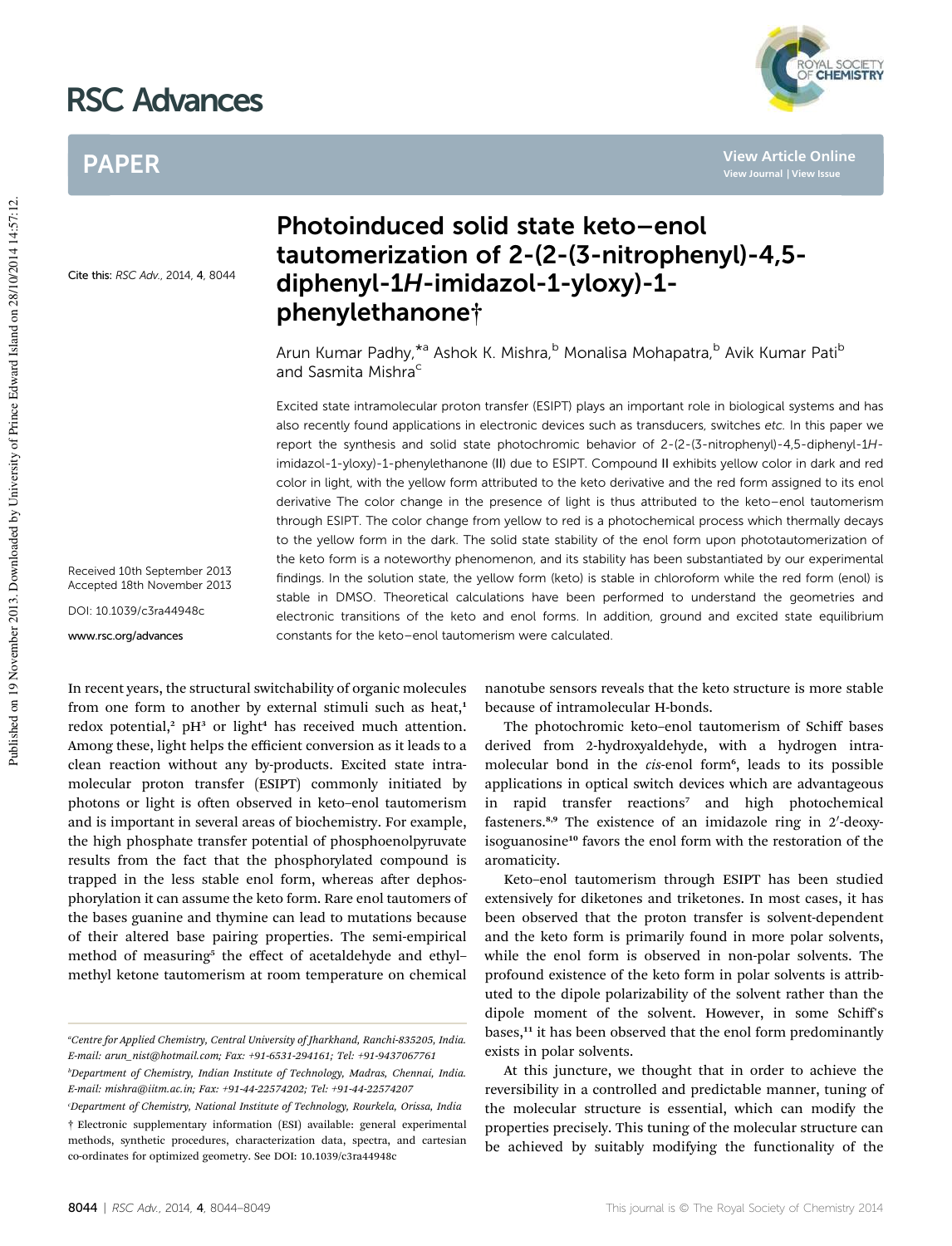molecule, which can lead to switching back and forth in response to external stimuli. Because light can be easily tuned and focused, it is a particularly appealing stimulus to trigger changes in the structure of molecules, and can be used with a wide range of materials, as well as in both the solution and solid state.<sup>12</sup>

Thus, in continuation of our work, herein we report the synthesis and solid state photochromic behavior of 2-(2-(3 nitrophenyl)-4,5-diphenyl-1*H*-imidazol-1-yloxy)-1-phenylethanone through keto–enol tautomerism. In addition to its solid state photochromic behavior, the solution state photophysical properties of the derivative II have also been explored. Theoretical investigations have been carried out to understand the electronic structure of both the keto and enol forms of the derivative II, to comprehend their solution phase stability. Equilibrium constant calculations of the keto–enol tautomerism and computations of electronic transitions for the keto and enol forms have been carried out to understand the thermochemistry and photophysics respectively.

#### Results & discussion

The synthesis and crystal structure of  $N_1$ -hydroxy imidazoles<sup>13</sup> have been reported previously from our laboratory. In an attempt to improvise the metal binding ability and to explore the possibility of thermal cleavage to form a keto-aldehyde, we have synthesized the phenacyl derivative of the said imidazole.

Compound II was prepared by the reaction of the imidazole (I) with 2-bromo-1-phenylethanone (commonly known as phenacyl bromide) in acetone in the presence of a mild base (Scheme 1). Under ambient light conditions in the laboratory, the precipitated solid was red in color. To our surprise, it was found that it turned yellow when kept overnight in the dark, but immediately turned red when exposed to light. The change in color of the solid from yellow to red was found to be spontaneous and was complete within a couple of minutes on exposure to diffused sunlight, whereas the reverse change took more than 24 h in the dark. The baseline-corrected DRS (Diffuse Reflectance Spectroscopy) spectra were used to understand the origin of the yellow and red color of the derivative II in the two different forms (Fig. 1). It is observed that the yellow form absorbs significantly in the blue (400-450 nm) region, as expected. The red form shows appreciable light absorption in





Fig. 1 Baseline-corrected DRS spectra of the yellow and red forms of the compound.

the blue and green region (400–600 nm), thereby appearing in its complementary red color.

Compound II was found to show very poor solubility in most of the solvents. When the solid compound was dissolved in solvents like  $CHCl<sub>3</sub>$ , the solution was yellow in color; however it appeared red in the more polar DMSO. This indicates the presence of two different species in the respective solvents, as observed in the case of benzodifurantrione.<sup>14</sup> In order to look into the existence of any structural changes in the compound in both the solvents, NMR studies were performed in DMSO- $d_6$ and CDCl<sub>3</sub>. The solution phase NMR spectrum in CDCl<sub>3</sub> has significant peaks at  $\delta$  4.9 corresponding to the -CH<sub>2</sub> protons, and  $\delta$  8.2 for the *ortho* proton of the phenyl group attached to the carbonyl carbon, which is due to the diamagnetic anisotropy of the carbonyl group. The <sup>13</sup>C spectrum has peaks at 190 ppm for the carbonyl carbon and 79.3 ppm for the methylene carbon. On the other hand, in DMSO- $d_6$  solution, the <sup>1</sup>H NMR spectrum has peaks at  $\delta$  5.69 (–CH) and  $\delta$  8.07 (both the ortho protons). Obtaining a clear  $^{13}$ C NMR spectrum was difficult because of its poor solubility. Only in DMSO, where the compound solubility is good, does the enolic form exist. The  $^{13}$ C spectrum similarly exhibits carbons resonating at 89 ppm  $(-C=CH)$  and 196.89 ppm  $(-C(OH)=C)$ . The high downfield shift for the enolic carbon to 196.89 is a well-known and established consequence of the formation of a H-bonded ring structure of the enolic hydroxyl group with the neighboring electronegative atoms.<sup>15</sup> The existence of a trace amount of ketone in the enol form, however, cannot be overruled completely. The DEPT (Distortionless Enhancement by Polarization Transfer) study of the <sup>13</sup>C NMR revealed that in DMSO, which is polar, the red-colored enol form exists, and in chloroform the yellow-colored keto form exists. Any advanced NMR studies, such as low temperature NMR, turn out to be ineffective as the compound precipitates out at low temperature.<sup>16</sup> Even cross polarization-magic angle spinning (CP-MAS) solid state NMR experiments of both the yellow and red forms did not reveal any useful information, Scheme 1 Synthesis of the phenacyl derivative. **owing to the presence of significant noise and a high spectral**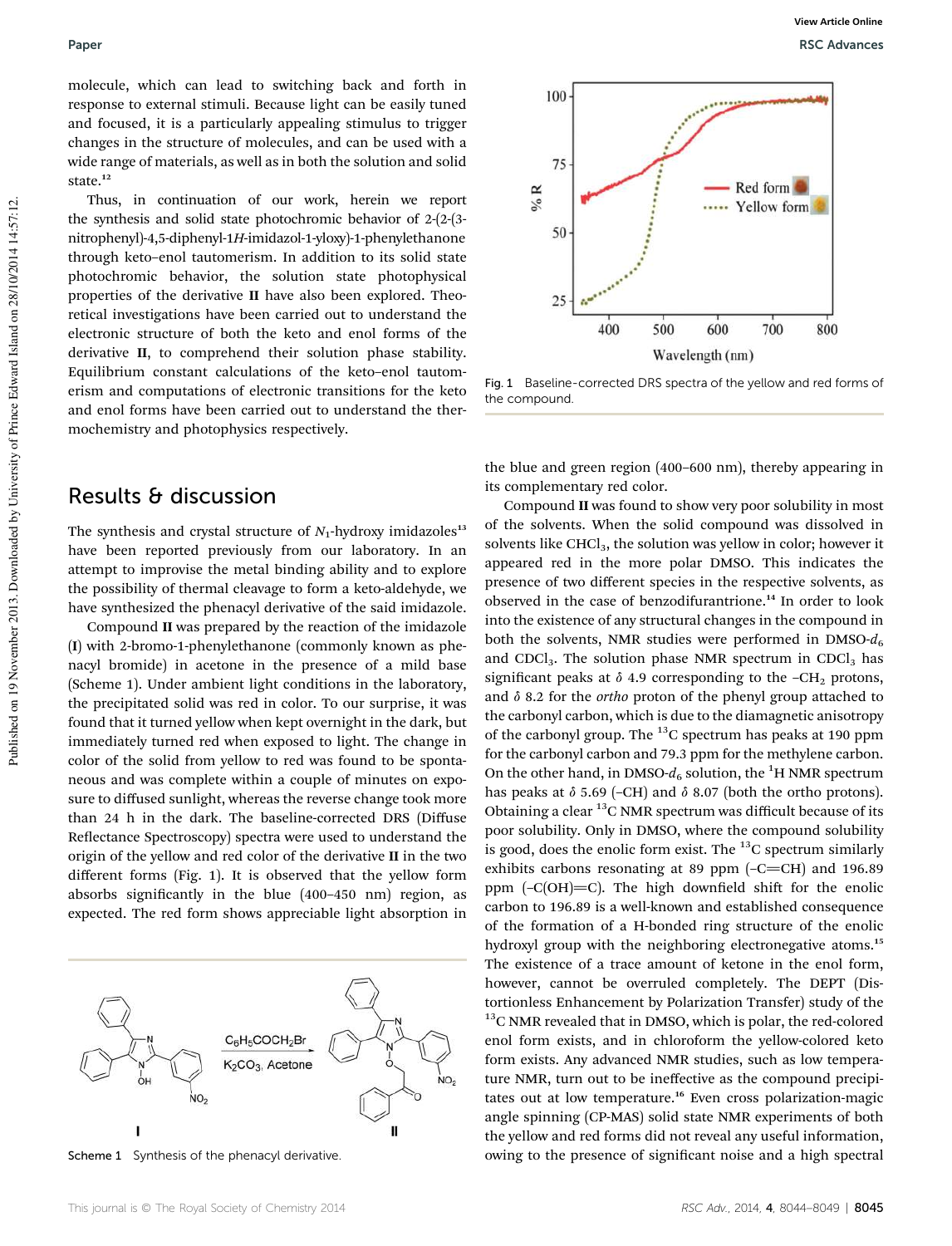bandwidth, merging all of the aromatic signals together (see ESI†).

In order to know more about the color change; solution phase absorption and transmittance studies were carried out in DMSO and CHCl<sub>3</sub>. Fig. 2A represents the absorption spectra of the compound  $(10^{-5}$  M) in DMSO and CHCl<sub>3</sub>. This shows a slight red shift in the absorption maximum in the more polar DMSO solvent. This small red shift appears to be due to the DEPT observation that the compound is in its enolic form in DMSO. In order to understand the origin of the color in  $CHCl<sub>3</sub>$ and DMSO, transmittance spectra of the concentrated solutions (2 mM of the compound) were recorded. Fig. 2B shows the transmittance spectra of the compound (2 mM) in DMSO and  $CHCl<sub>3</sub>$ . It is observed that the keto form in  $CHCl<sub>3</sub>$  absorbs significantly in the blue (400-450 nm) region, meaning it is visualized as its complementary yellow color. However, the enol form in DMSO absorbs entirely in the blue and green (400– 600 nm) region, causing it to be visualized as its complementary red color.

The close similarity of the transmittance spectra of the yellow and red forms in the solid state and in solution suggests that in the solid state the yellow color could arise from the keto form and the red color from the enol form. Based on the above observations, the yellow-to-red form conversion of the derivative II in the solid state upon exposure to light was designated as photoinduced keto–enol tautomerism, as indicated in Scheme 2. The enol form claims special importance owing to its high stability in the solid state.

Other mechanisms, such as cyclization involving proton transfer, are ruled out as the aromatic ring at the 2-position has



Fig. 2 (A) Absorption and (B) transmittance spectra of the compound in DMSO and CHCl3.



Scheme 2 Suggested keto–enol transformation.

to lose its aromaticity, which is unlikely, and also on the grounds of the NMR experiments, no such peaks are observed corresponding to the aliphatic carbon.

Further, the electronic structures of the keto and enol forms were investigated through B3LYP/6-311+G(d,p) density functional theory  $(DFT)^{17,18}$  calculations using the Gaussian 09 computational program.<sup>19</sup> The ground state optimized geometries of the keto and enol forms are depicted in Fig. 3. In the keto form, the three phenyl groups attached to the central fivemembered heterocyclic ring are out of the plane of the fivemembered ring and are propeller-shaped. In the enol form, the three phenyl rings attached to the five-membered ring also follows the same geometry as the keto form. The noteworthy feature of the enol form is that the enolic olefin is *trans* in geometry and the enolic hydrogen is *anti* to the nitro substituted phenyl ring, presumably to avoid steric crowding with the hydrogen of the nitro-substituted phenyl ring.

The first vertical absorption  $(S_0 \rightarrow S_1)$  for both the keto and enol forms involves a HOMO  $\rightarrow$  LUMO transition (Table 1). Table 1 depicts the oscillator strength, vertical excitation energies and orbital contributions for the keto and enol forms in the gas phase, CHCl<sub>3</sub> and DMSO. As we move from the gas phase to  $CHCl<sub>3</sub>$  to DMSO, the vertical excitation energy decreases. This implies that polar solvents stabilize the HOMO and LUMO and thereby help to reduce the vertical excitation energy. The excitation energy of the enol form is less than that of the keto form in a particular solvent, indicating greater solvent stabilization of the HOMO and LUMO of the enol form than of the keto derivative. The HOMO of the keto form comprises of the core fivemembered heterocyclic ring, two unsubstituted phenyl rings attached to the five-membered ring and the phenyl ring of the nitro-substituted phenyl moiety, while the LUMO includes the whole nitro-substituted phenyl moiety (Fig. 4a). The pendant oxygen-substituted phenacyl group does not contribute to the electronic distributions of the HOMO and LUMO in the keto form.

Earlier, we discussed that the keto form is converted into the enol form in highly polar solvents such as dimethyl sulfoxide (DMSO). This observation urges us to look at the electronic structure of the enol form, where the pendant oxygensubstituted group should play an important role in electronic



Fig. 3 Ground state optimized geometry of the (a) keto form and (b) enol form in the gas phase.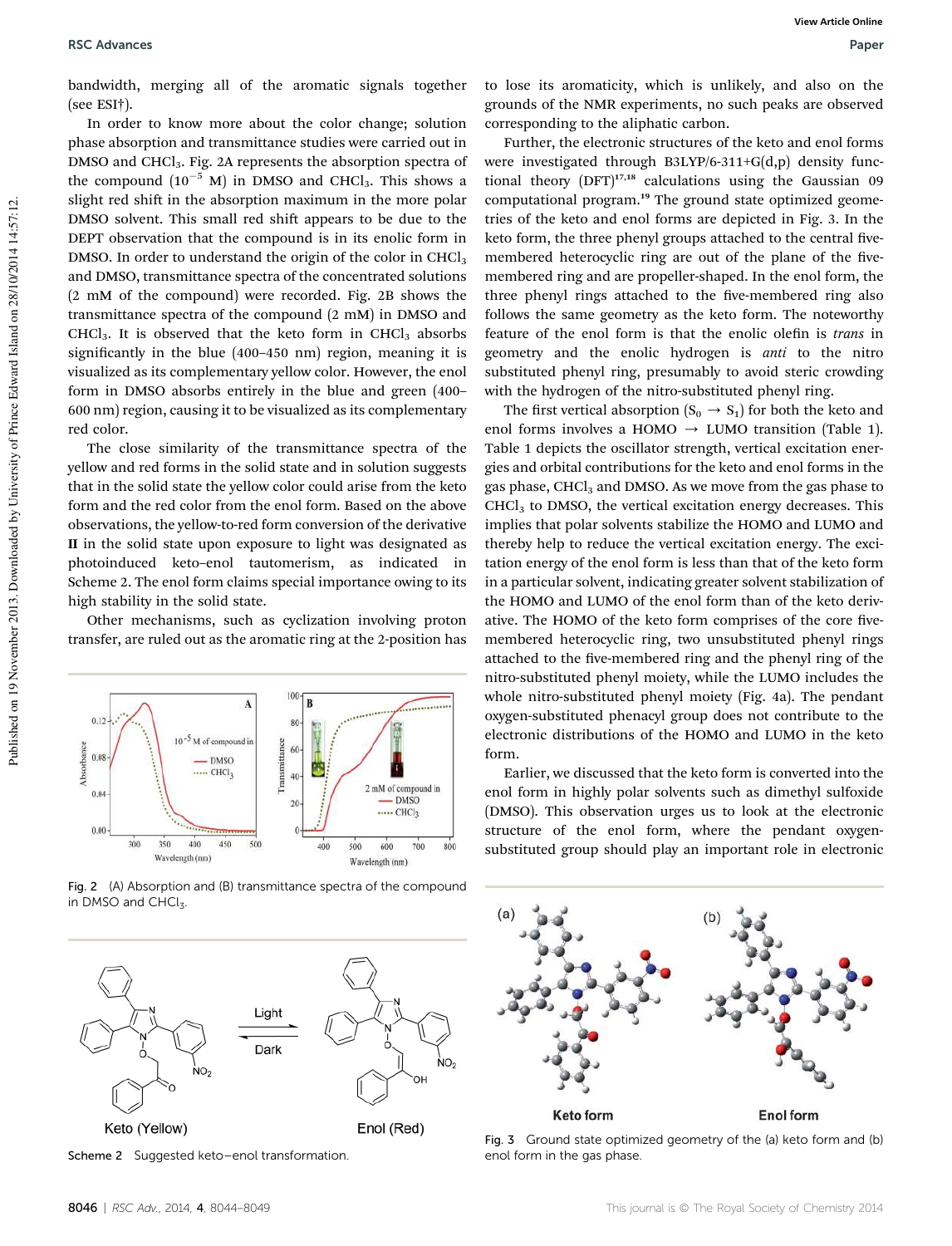Table 1 1st vertical excitation energy, oscillator strength, and orbital transition using B3LYP/6-311+G\*\*

| Oscillator strength (f) | Orbital transitions               |
|-------------------------|-----------------------------------|
| 0.0123                  | $HOMO \rightarrow LUMO (99.10\%)$ |
| 0.0125                  | $HOMO \rightarrow LUMO (99.14\%)$ |
| 0.0102                  | $HOMO \rightarrow LUMO (99.30\%)$ |
| 0.0102                  | $HOMO \rightarrow LUMO (99.32\%)$ |
| 0.0081                  | $HOMO \rightarrow LUMO (99.33\%)$ |
| 0.0082                  | $HOMO \rightarrow LUMO (99.35%)$  |
|                         | Vertical excitation               |







Table 2 Energy of the keto and enol forms in the ground state in the gas phase, CHCl3 and DMSO

| Gas phase/solvents | Energy $(E \text{ in a.u.})$ without zero point<br>vibrational energy correction |                        |  |
|--------------------|----------------------------------------------------------------------------------|------------------------|--|
|                    | Keto form $(E_{\text{keto}})$                                                    | Enol form $(E_{enol})$ |  |
| Gas phase          | $-1583.14671150$                                                                 | $-1583.12688970$       |  |
| CHCl <sub>3</sub>  | $-1583.160152922$                                                                | $-1583.14003841$       |  |
| <b>DMSO</b>        | $-1583.16662593$                                                                 | $-1583.14570805$       |  |

distribution. The LUMO of the enol form resembles the LUMO of the keto form, whereas the HOMO is contributed by the pendant oxygen-substituted enolized phenacyl moiety, as anticipated (Fig. 4b). With the ketone group being enolized, the electron density in the HOMO of the enol form is mainly localized on the electron-rich enolic moiety.

The HOMO and LUMO energy stabilization of the keto and enol forms was studied in the gas phase and in chloroform and dimethyl sulfoxide media (Fig. 5). Both the HOMO and LUMO of the keto and enol forms are stabilized from gas to chloroform to DMSO. The stabilization of the HOMO of the enol form is twice that of the keto form, when going from chloroform to DMSO. At this point, it is worth stressing that although the HOMO and LUMO of the enol form are stabilized from the gas phase to solvent phase relative to the keto form, the overall stability of the keto form is higher than the enol form in the gas phase and in the solvents (Table 2). Thus, the experimental observation of the red color of derivative II in DMSO may be attributed to the certain percentage of the enol form present in the keto–enol tautomerism reaction in the ground state.

In an effort to understand the equilibrium constant of the keto–enol tautomerism in the ground state, the thermochemical parameters such as the enthalpy change  $(\Delta H)$ , free energy change  $(\Delta G)$  and entropy change  $(\Delta S)$  were computed. It was found that the keto form is more stable in the ground state, and the equilibrium constant of the keto–enol tautomerism was noted to be low (Table 3).

Earlier, we observed that the keto form is transformed into the enol very quickly upon irradiation with light. Thus, the equilibrium constant of the keto\*–enol\* tautomerism in the excited state is expected to be high. Considering the high computational cost to optimize the keto and enol forms of the derivative II in the excited state, we adopted a thermochemical energy diagram (Scheme 3) to estimate the excited state free energy change of the keto\*–enol\* tautomerism to obtain its equilibrium constant. Although the values obtained in this way are approximate, they can provide valuable insight into the photochromic process.

It was assumed that the transition energy is close to the changes in internal energy, assuming the work related to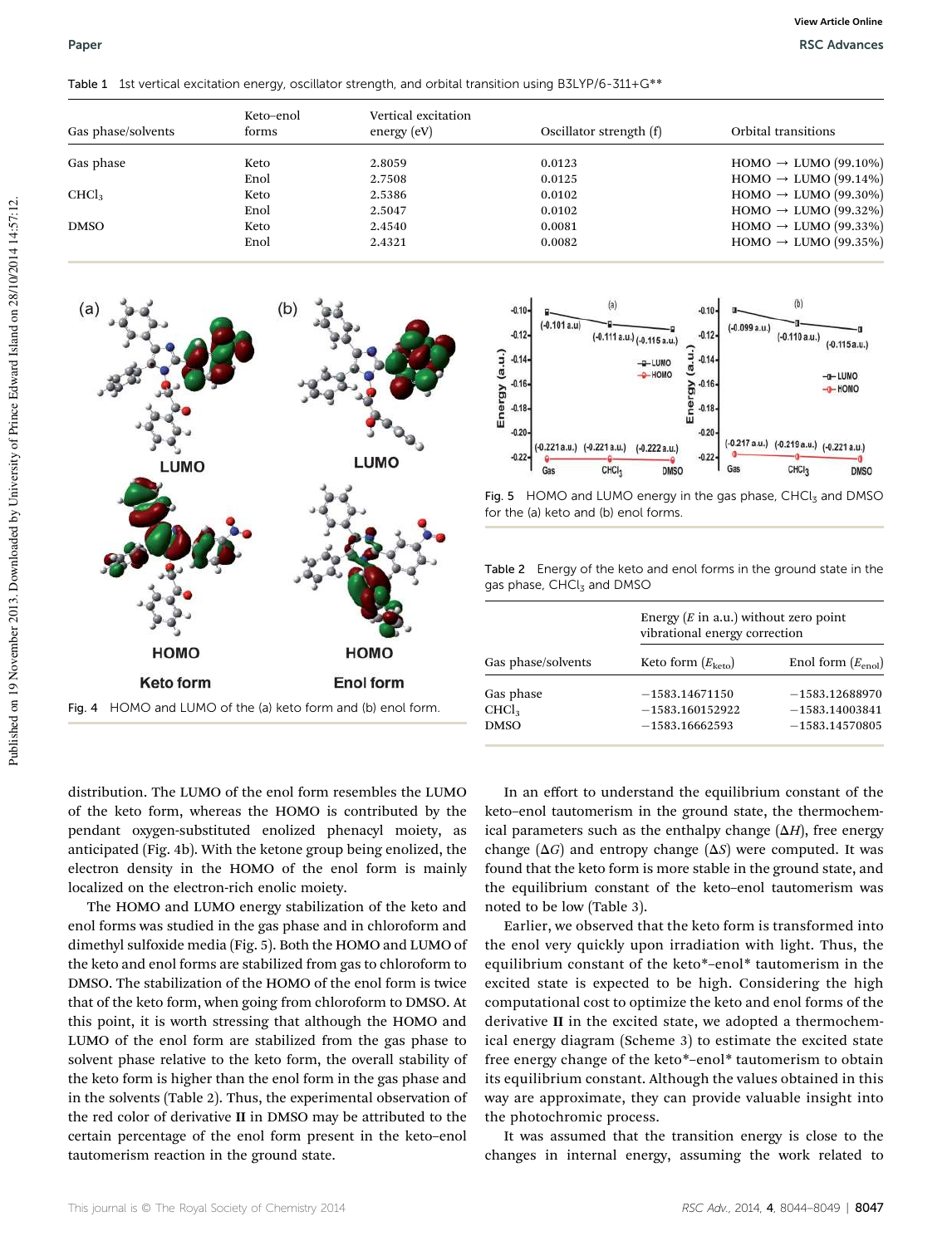Table 3 Thermochemical parameters for the keto–enol tautomerism

| Gas phase/solvents | Keto $\rightleftharpoons$ enol tautomerism in the ground state |                                      |                                      |                        |  |
|--------------------|----------------------------------------------------------------|--------------------------------------|--------------------------------------|------------------------|--|
|                    | $\Delta H$ (kcal mol <sup>-1</sup> )                           | $\Delta S$ (kcal mol <sup>-1</sup> ) | $\Delta H$ (kcal mol <sup>-1</sup> ) | $K_{\rm eq}$           |  |
| Gas phase          | 12.1235                                                        | $-0.001012$                          | 12.4252                              | $7.78 \times 10^{-10}$ |  |
| CHCl <sub>3</sub>  | 13.1539                                                        | 0.006544                             | 11.2028                              | $6.13 \times 10^{-9}$  |  |
| DMSO               | 13.4262                                                        | 0.006064                             | 11.6182                              | $3.04 \times 10^{-9}$  |  |



Scheme 3 Thermochemical energy diagram for the keto–enol tautomerism.

volume expansion to be negligible and the entropy changes of the different states of the molecules to be insignicant. Thus,  $\Delta E_{\rm abs, vertical}$  for keto  $\rightarrow$  keto\* and enol  $\rightarrow$  enol\* was considered from Table 1, and  $\Delta G$  was assumed to be equivalent to  $\Delta H$ , neglecting  $\Delta S$ . The free energy change in the excited state  $\Delta G^*$ for the keto $*$ -enol $*$  tautomerism was calculated to be  $-11.728$ ,  $-12.372$  and  $-12.921$  kcal mol<sup>-1</sup> in the gas phase, CHCl<sub>3</sub> and DMSO respectively. Thus, the  $K_{eq}^{*}$  for the keto\*–enol\* tautomerism was found to be 3.96  $\times$   $10^8, 1.17 \times 10^9$  and 2.97  $\times$   $10^9$  in the gas phase,  $CHCl<sub>3</sub>$  and DMSO respectively. The negative value of  $\Delta G^*$  and the high value of  $K_{\text{eq}}^*$  indicate that the enol\* form is more stable than the keto\* form.

#### **Conclusions**

In summary, we have described the solid state keto–enol tautomerization of 2-(2-(3-nitrophenyl)-4,5-diphenyl-1*H*-imidazol-1-yloxy)-1-phenyl-ethanone (II). The initial color change (keto  $\rightarrow$  enol) is a photo-initiated process and quite fast, whereas the reverse color change (enol  $\rightarrow$  keto) is a thermal process and quite slow, which was corroborated theoretically through the calculations of the ground and excited state equilibrium constants for the keto–enol and keto\*–enol\* tautomerism respectively. The ESIPT from the keto form to the enol form is photochemically controlled, and the enol then thermodynamically decays to the keto form. The enol form of the derivative II is attractive because of its high stability in the solid state. As observed, the dark reaction took more than 24 h, suggesting that the energy is retained for a longer period of time. Thus, we believe that this concept could be useful for applications in molecular memory devices.

### Acknowledgements

One of the authors, A. K. Padhy, is thankful to INSA for awarding the visiting fellowship, to carry out some work at IIT Madras. The authors are also thankful to IIT Madras for the instrumental facilities. The high performance computing facility of IIT Madras is greatly acknowledged.

#### References

- 1 D. Zhao, D. Q. Yuan, R. Krishna, J. M. van Baten and H. C. Zhou, *Chem. Commun.*, 2010, 46, 7352–7354.
- 2 T. D. Nguyen, H. R. Tseng, P. C. Celestre, A. H. Flood, Y. Liu, J. F. Stoddart and J. I. Zink, *Proc. Natl. Acad. Sci. U. S. A.*, 2005, 102, 10029–10034.
- 3 C. Park, K. Oh, S. C. lee and C. Kim, *Angew. Chem., Int. Ed.*, 2007, 46, 1455–1457.
- 4 S. Yagai and A. Kitamura, *Chem. Soc. Rev.*, 2008, 37, 1520– 1529.
- 5 M. Monajjemi, L. Mahdavian, F. Mollaamin and B. Honarparvar, *Fullerenes, Nanotubes, Carbon Nanostruct.*, 2010, 18, 45–55.
- 6 E. Hodjoudis, *J. Photochem.*, 1981, 17, 355–366.
- 7 H. Durr, *Angew. Chem., Int. Ed. Engl.*, 1989, 28, 413–431.
- 8 R. S. Becker, C. Lenoble and A. Zein, *J. Phys. Chem.*, 1987, 91, 3509–3517.
- 9 R. V. Andres and D. M. Manikovski, *Appl. Opt.*, 1968, 7, 1179– 1183.
- 10 T. A. Martinof and S. A. Benner, *J. Org. Chem.*, 2004, 69, 3972– 3975.
- 11 M. Rospenk, I. Krol-starzomska, A. Filarowski and A. Koll, *Chem. Phys.*, 2003, 287, 113–124.
- 12 *Organic Photochromic & Thermochromic Compounds*, ed. C. Crano and R. J. Gugielmetti, Plenum Press, New York, 1999.
- 13 A. K. Padhy, B. Chetia, S. Mishra, A. Pati and P. K. Iyer, *Tetrahedron Lett.*, 2010, 51, 2751–2753.
- 14 A. J. Lawrence, M. G. Hutchings, A. R. Kennedy and J. J. W. McDouall, *J. Org. Chem.*, 2010, 75, 690–701.
- 15 S.-H. An, *Arch. Pharmacal Res.*, 1986, 9, 229–232; B. S. Min, B. S. Yu, H. K. Lee, H. J. Jung and J. S. Choi, *Bioorg. Med. Chem. Lett.*, 2006, 16, 3255–3257; A. R. Katritzky, Z. Wang and C. D. Hall, *ARKIVOC*, 2008, x, 26–36; A. Mateskaa, G. Stojkovica, B. Mikhova, K. Mladenovska and E. Popvski, *ARKIVOC*, 2009, x, 131–140.
- 16 I. Alkorta, P. Goya, J. Elguero and S. P. Singh, *Natl. Acad. Sci. Lett.*, 2007, 30, 139–159.